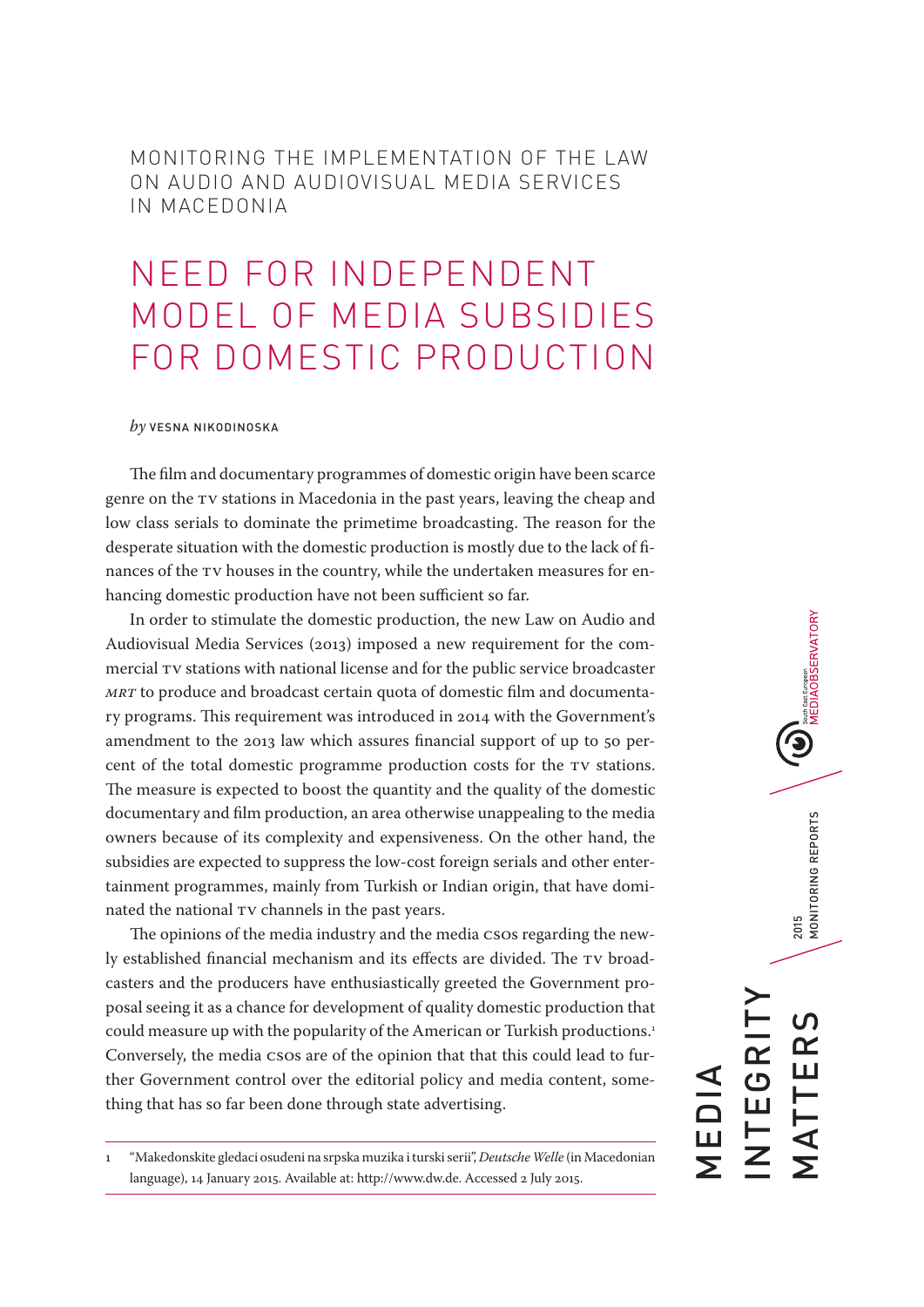The overall process of selection, production and broadcasting of the projects in 2014 was hasty and non-transparent and as such influenced the quality of the programmes. The establishment of the respective body, the selection of the projects and the state budget allocations to the TV stations were not made public, thus undermining the transparency of the procedure.

The purpose of this report is to explore the implementation of the legal requirements and the transparency of the subsidies allocation to national TV stations for production of domestic documentary and film programmes. The report aims to answer the following questions: what effects will this measure have on the quality of domestic production; whether it is conducive to political influences over the national TV stations; have there been any problems during the implementation of the law, and if so, how had they been addressed.

The research was conducted in the period from April to May 2015 through several qualitative methods for collecting and analysing data: in-depth interviews with a member of the Council of the Agency for Audio and Audiovisual Media Services (AVMU), an owner of one national broadcaster, a TV producer and a media organisation representative; qualitative analysis of domestic legislation, official documents, other research and reactions of relevant domestic media organisations; and analysis of secondary data by relevant official sources. For the needs of the research, information was also requested from the Ministry of Information Society and Administration using the provisions of the Law on Free Access to Information of Public Character.

### 1 STIMULATING DOMESTIC COMPETITION TO LOW-COST FOREIGN SERIALS

The television industry in Macedonia has been facing structural weaknesses for almost two decades, due to variety of reasons, among which the large fragmentation of the market, weak financial condition of the TV houses, low financial and production potentials of the public service broadcaster, poor programme quality, insufficient audiovisual production, etc.2 The bulk of the advertisement revenues has been flowing into the terrestrial national TV stations for years, which indicates that the financial resources for domestic production lie only with this segment of the TV industry. Despite this, the market analyses show that most of the national TV stations production expenditure goes for copyrights for broadcasting foreign media products.3 Because of the difficult market conditions private media owners are prone to making maximum

 $\geq$ 

 $\sim$ 

MONITORING THE IMPLEMENTATION OF THE IMPLEMENTATION IN AUDIO AND IMPLEMENTATION AND AUDIO AND AUDIO AND LAW ON<br>The LAW ON AUDIO AND LAW ON AUDIO AND LAW ON AUDIO AND LAW ON AUDIO AND LAW ON AUDIO AND LAW ON AUDIO AND LAW AUDIOVISUAL MEDIA SERVICES IN MACEDONIA THE NEW LAW (2013) OBLIGED THE COMMERCIAL TV STATIONS WITH NATIONAL LICENSE AND THE PUBLIC BROADCASTER MRT TO PRODUCE AND BROADCAST CERTAIN QUOTA OF DOMESTIC FILM AND DOCUMENTARY PROGRAMS, WHILE THE GOVERNMENT WILL PROVIDE FINANCIAL SUPPORT IN THE AMOUNT OF MAXIMUM 50 PERCENT OF THE PRODUCTION COSTS.

3 Ibid.

<sup>2</sup> Bogdanovski, S. et al, *Audiovizuelnite kreativni industrii vo Makedonija: film, televizija, videoigri*, ResPublic, Skopje, 2014, p. 76.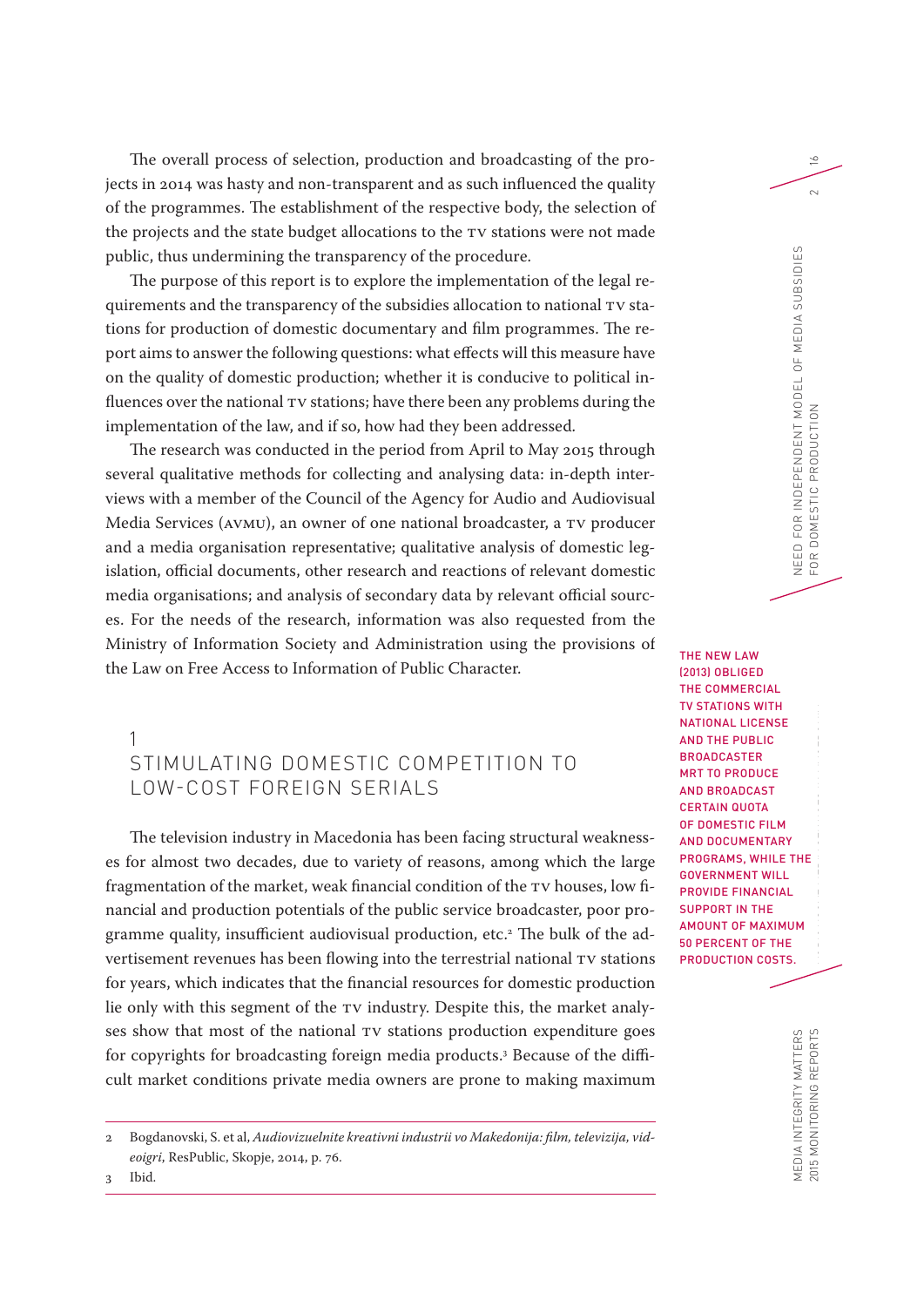income (through broadcasting mass-media low-cost serials) and minimizing the expenditures, a pattern most typical for the local media who are seemingly getting the smallest pieces of the advertising pie. On the other hand, public service broadcaster *MRT* which has also been financially struggling for years (although with more stable financing in 2010-2012) had very low domestic production investments.4 These are some of the reasons why the overall potential of the TV industry for producing domestic audiovisual programmes remains largely limited.

In 2014, for the purpose of stimulating the domestic industry to create quality film and documentary programmes and enabling supportive environment for artists, scenographers and other practitioners,<sup>s</sup> the Law on Audio and Audiovisual Media Services (2013) has been amended to ensure that national commercial TV stations and *MRT* broadcast music and other programmes originally produced in Macedonian language and in the non-majority languages in Macedonia (Article 92). The commercial TV stations with national coverage through digital terrestrial multiplex are required to broadcast at least 10 hours of documentary programmes (Article 92, paragraph 8) and at least 20 hours of domestic film programmes (Article 92, paragraph 9), both in the period between 07.00 and 23.00 by 25 November in the current year. The public service broadcaster *MRT* is required to broadcast 30 hours of domestic documentary programmes and at least 30 hours of domestic film programmes by the same period of the year (Article 92, paragraphs 8, 9). The documentary and film programmes are to be produced upon initiative and in organization of the broadcasters, or commissioned by the broadcaster and/or co-produced (See Regulation, Article 2).6

The support for the domestic programmes seems like a restoration of the subsidies aimed at programmes of specific public interest which were abolished in 2006, following a 7-year cycle of annual competitions. The former Broadcasting Council (now the Agency for Audio and Audiovisual Media Services) was free to distribute the subsidies to any of the aspiring broadcasters. The new 2013 law, however, limits eligibility to reimbursement of maximum 50 percent of the production costs to only 5 national commercial TV stations and to *MRT*, as the "the most affluent" among the broadcasters. Such conditions render the local and  $\geq$ 

 $\infty$ 

<sup>4</sup> Bogdanovski, S. et al, *Audiovizuelnite kreativni industrii vo Makedonija: film, televizija, videoigri*, ResPublic, Skopje, 2014, p. 76.

<sup>5</sup> A statement of Ivo Ivanovski, Minister of Information Society and Administration in the article published at *MRTV* online edition. See "Macedonian music and subventions for film and documentary programmes", 26 December 2013. Available at: http://mrt.com.mk/ node/1551. Accessed 1 June 2015.

<sup>6</sup> 'Uredba za strukturata na trosocite koi se priznavaat i posebnite kriteriumi koi sto treba da se ispolnat pri proizvodstvo na domasna dokumentarna programa i/ili domasna igrana programa', *Sluzben vesnik* 138–14, 17 September 2014, p. 61. Available at: www.slvesnik.com.mk. Accessed 10 June 2015.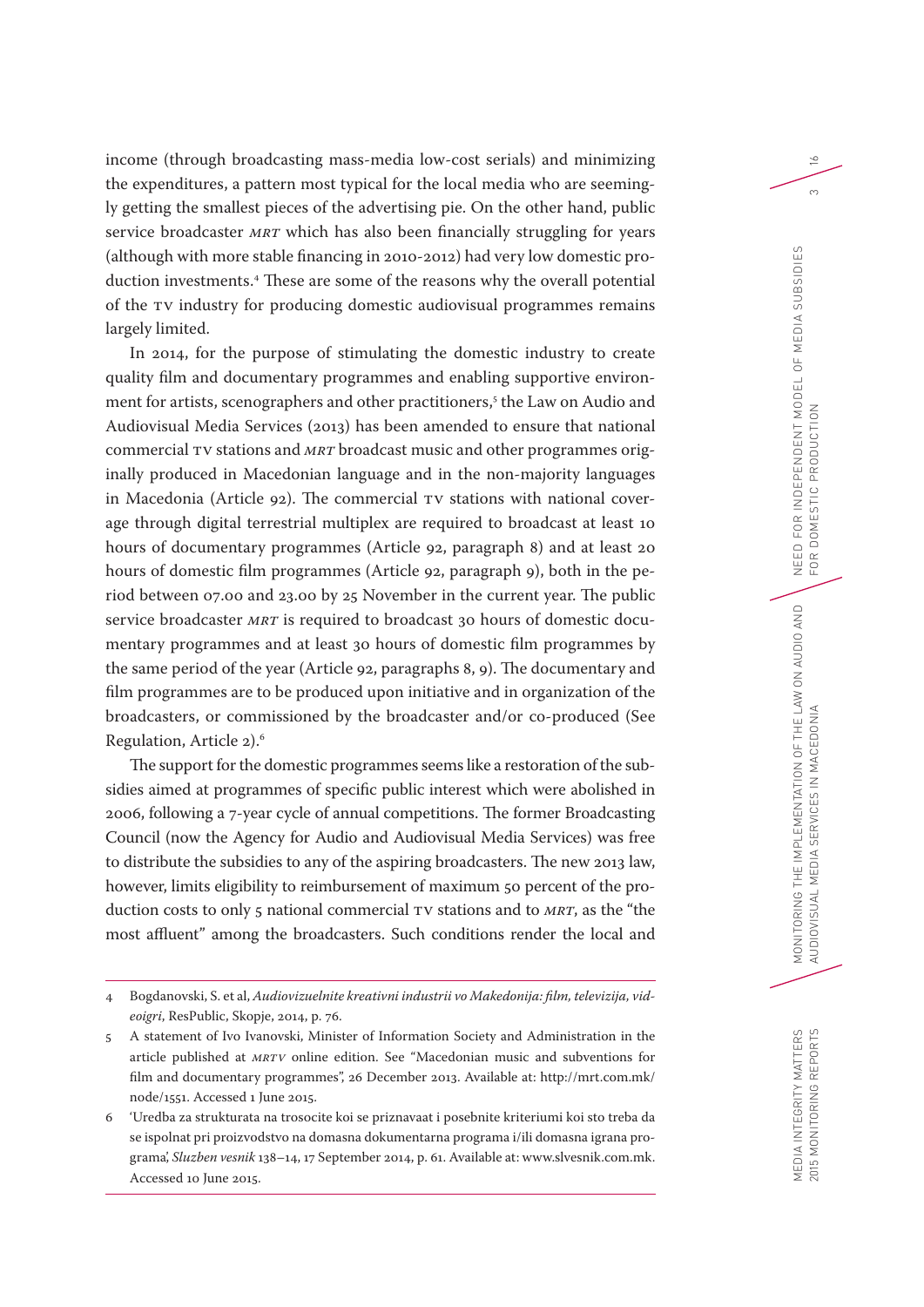regional TV and radio stations disadvantaged, especially given the scarcity of available resources in an otherwise poor media market.

### 2 OBLIGATIONS, SUBSIDIES AND FINES

The Government intervention imposes certain obligations to the national broadcasters, introduces financial support for expensive production projects, as well as fines for non-compliance.

The 2013 law stipulates that TV stations receive subsidies of up to 50 percent of the total production costs. The Government's Decision<sup>7</sup> specifies that subsidies shall not exceed 137,500 MKD (2,254 euro) for production of one hour domestic documentary programme, or 338,461 MKD (5,548 euro) for one hour domestic film programme. Accordingly, for production of 10-hour documentary programme commercial TV stations could receive approx. 22,540 euro, or almost 111,000 euro for 20-hour film programme. *MRT* for production of 30 hours documentary programmes could reimburse costs of up to 67,620 euro, while for the same length of film programme it could receive maximum 166,440 euro. This range of subsidies was applied in the first public call for projects in 2014. In 2015, the second public call specified smaller amounts.<sup>8</sup>

The 2013 law also introduces fines for the broadcasters who do not meet the requirement for production of programmes of domestic origin. The draconic fines amount to 100,000 euro, while the responsible person in the TV stations could be subject to a fine of 3,000-5,000 euro (Article 145). Furthermore, in case of a violation of the requirement the Director of the Agency of Audio and Audiovisual Media Services can submit request for initiating infringement proceedings without prior warning to the broadcasters (Article 23, paragraph 2). The media organisations have already reacted that the law limits the right of the broadcasters to be warned before initiating infringement proceedings.<sup>9</sup>

 $\geq$ 

 $\overline{4}$ 

<sup>7</sup> 'Odluka za maksimalniot iznos na nadomestokot za pokrivanje na trosocite vo visina od 50 otsto pri proizvodstvo na domasna dokumetarna i igrana programa', *Sluzben vesnik* 138-14, 17 September 2014, p. 64. Available at: www.slvesnik.com.mk. Accessed 10 June 2015.

<sup>8</sup> The second public call published on 3 April 2015 stipulates that the maximum amount of subsidies for production of one hour documentary programmes (up to 50 percent of the production costs) should not exceed 107,500 MKD (app. 1,760 euro), while for production of one hour domestic film programme should not exceed 264,615 MKD (app. 4,340 euro). These amounts are lower that the amounts stipulated in the Decision (*Sluzben vesnik* 138- 14). Available at: http://www.mio.gov.mk/?q=node/3934. Accessed 10 June 2015.

<sup>9</sup> Media Development Center, *Monitoring report on implementation of the media legislation: Third Quarterly report (August-October 2014)*, Skopje, 2014, p. 8. Available at: www.mdc. org.mk. Accessed 10 June 2015.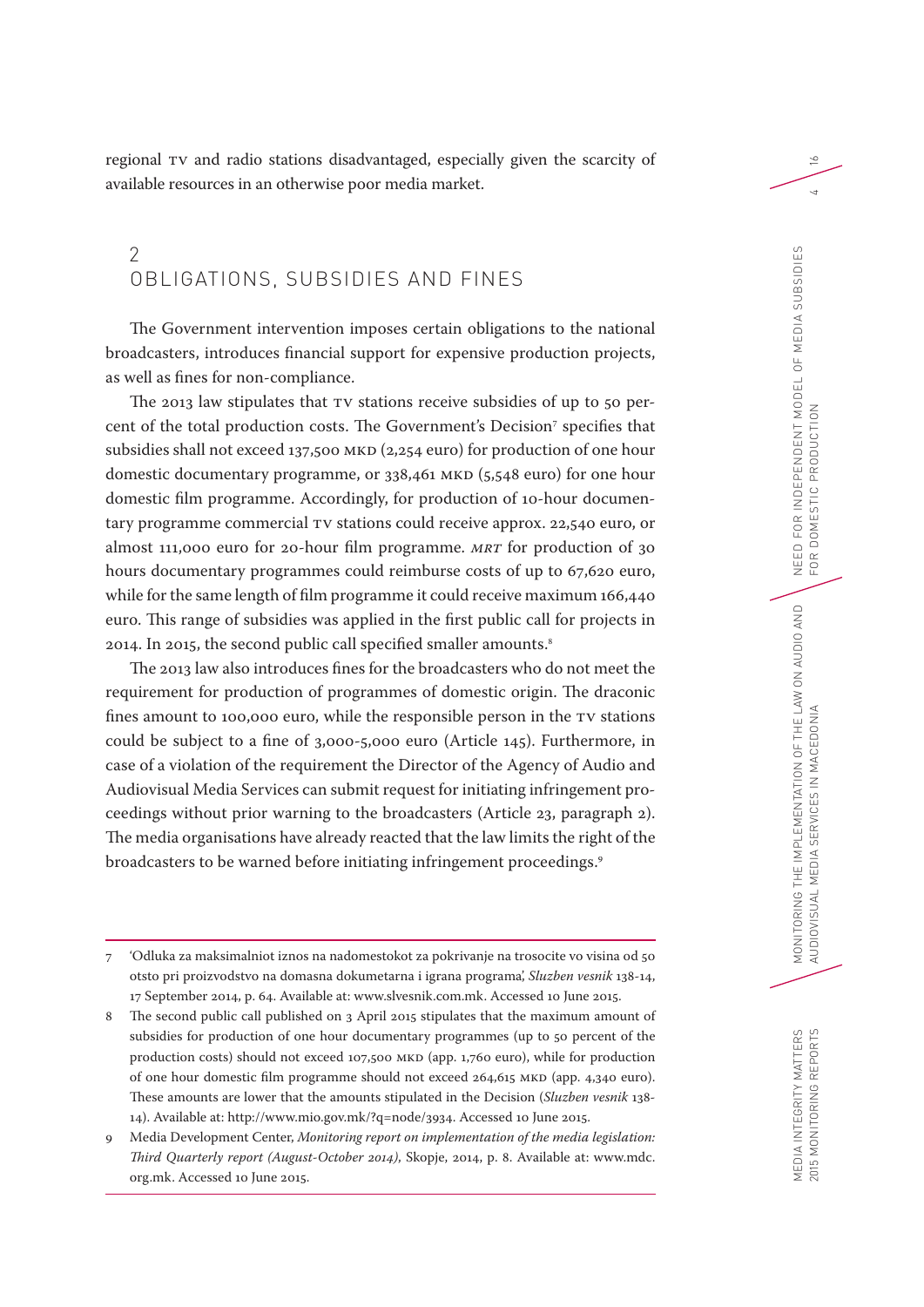| Table 1 SUBSIDIES FOR DIFFERENT TYPES OF BROADCASTERS AND DIFFERENT TYPES OF |  |  |  |
|------------------------------------------------------------------------------|--|--|--|
| PROGRAMMES                                                                   |  |  |  |

| <b>TYPE OF BROADCASTERS</b>                                                 | <b>LEGAL REQUIREMENTS FOR</b><br>PRODUCTION OF CERTAIN<br>LENGTH OF PROGRAMME | MAXIMUM AMOUNT OF<br>SUBSIDIES (IN EURO)* |
|-----------------------------------------------------------------------------|-------------------------------------------------------------------------------|-------------------------------------------|
| TV STATIONS WITH NATIONAL COVERAGE<br>THROUGH DIGITAL TERRESTRIAL MULTIPLEX | 10 HOURS<br>OF DOCUMENTARY PROGRAMMES                                         | 22.540                                    |
| TV STATIONS WITH NATIONAL COVERAGE<br>THROUGH DIGITAL TERRESTRIAL MULTIPLEX | 20 HOURS<br>OF FILM PROGRAMMES                                                | 111.000                                   |
| PUBLIC BROADCAST SERVICE MTV                                                | 30 HOURS<br>OF DOCUMENTARY PROGRAMMES                                         | 67.620                                    |
| PUBLIC BROADCAST SERVICE MTV                                                | 30 HOURS<br>OF FILM PROGRAMMES                                                | 166.440                                   |

\* Maximum amounts of subsidies per TV station are 2,254 euro per hour for production of documentary programmes and 5,548 euro per hour for production of film programmes.

Source: The Government Decision setting the total subsidies for reimbursement of up to 50 percent of the production costs of a domestic documentary programme (*Sluzben vesnik*  $138/14$ ).

#### 3 "INVISIBLE" COMMISSION IN CHARGE

The entire course of the procedure, from the selection of projects to the cost reimbursement approval, is led by the Inter-Ministerial Commission, a body established by the Government in late 2014. Its task is to evaluate the project proposals against the criteria and to approve them; to monitor the production process; to assess the actual production costs and submit a proposal to the Ministry of Information Society and Administration for reimbursement of the costs the TV stations had incurred.

The Commission is composed of seven members and their deputies, with a 2-year term of office. It is an administrative body and most of its representatives come from ministries and institutions which are under direct rule of the Government (Article 92-b), such as the Ministry of Finances, Ministry of Culture, Ministry of Information Society and Administration, Office of the Prime Minister, Public Revenue Office, Film Agency and Agency of Audio and Audiovisual Media Services (Article 92-b). Only three out of seven members of the Commission and their deputies, coming from Ministry of Culture, Film Agency and Agency for Audio and Audiovisual Media Services, are directly connected with creative aspects of the film and documentary production, while the other representatives are "bureaucrats" who mainly deal with the financial aspects of the projects. Therefore, the representative of the Film Agency was elected president of the first composition of the Commission.

The Agency for Audio and Audiovisual Media Services and the Ministry, as described in the law, has more tangible and substantial role in the Inter-Ministerial body. The Commission submits the projects to the Agency within

E<br>ME<br>C THE PUBLIC WAS DEPRIVED FROM THE INFORMATION ON WHEN THE COMMISSION FOR GRANTING THE SUBSIDIES WAS ESTABLISHED, WHO ARE THE MEMBERS AND WHAT ARE THE DOCUMENTS AND THE CRITERIA UPON WHICH IT DECIDES.

MEDIA INTEGRITY MATTERS

 $\approx$  $\overline{5}$ FOR DOMESTIC PRODUCTION 5

NEED FOR INDEPENDENT MODEL OF MEDIA SUBSIDIES

DOMESTIC PRODUCTI

FOR

NEED FOR INDEPENDENT MODEL OF MEDIA SUBSIDIES  $\leq$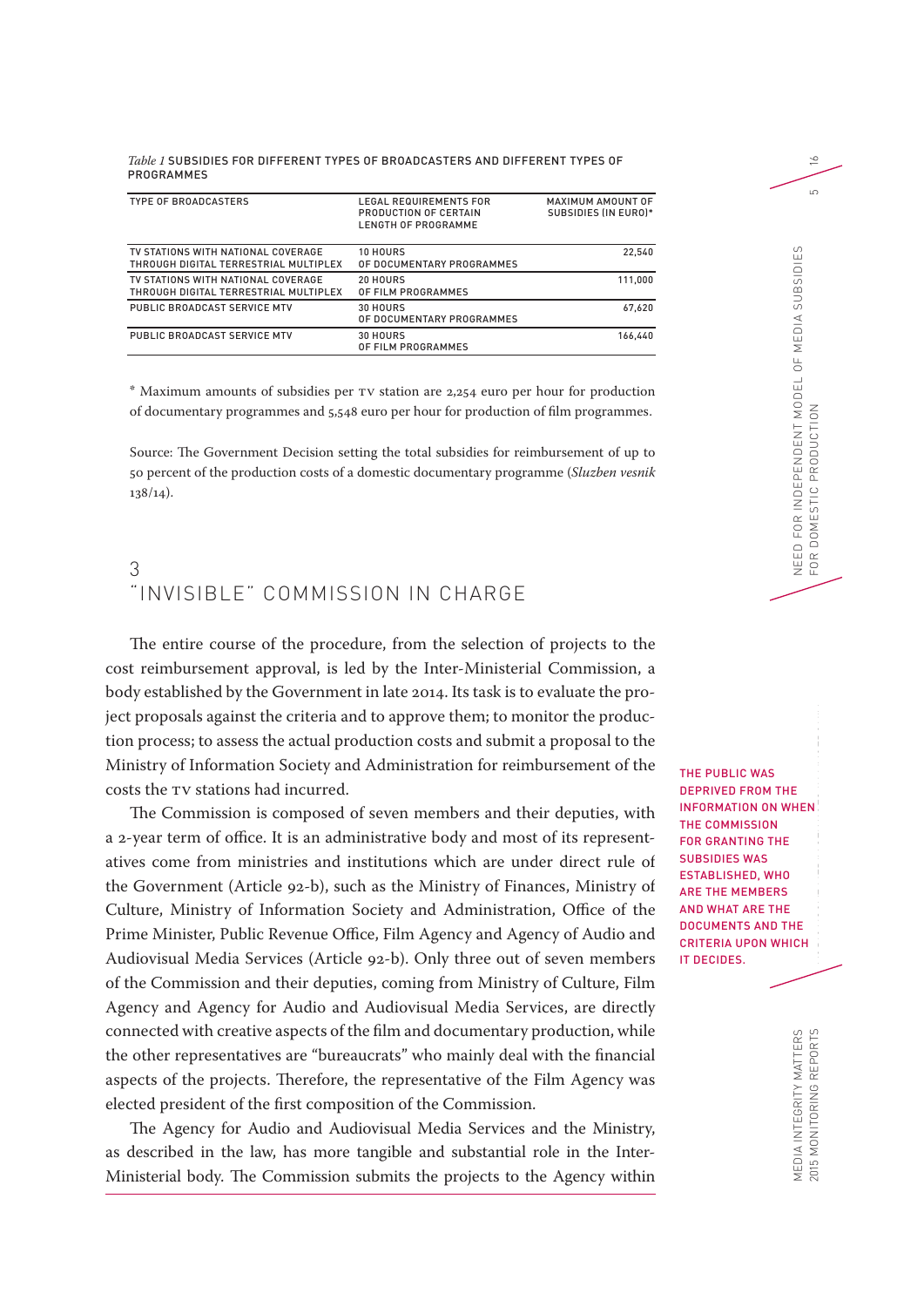three days after their approval (Article 92-d), which monitors if the broadcasters fulfilled their obligation to produce certain quota of programmes. The broadcasters must inform the Agency on the start of broadcasting their programmes five days before the broadcasting (Article 92-e). On the Agency website, one can find information on the documentary and film projects of domestic origin that the national TV stations produced in 2014. The Ministry of Information Society and Administration is in charge of organising and announcing the public call, the technical administration of the process (meetings, premises, explanation of the process), as well as for budgetary allocations (Article 92, paragraph 10).

This combination of bodies involved and their roles raises concerns whether such set-up is sufficiently competent to guarantee improvement of the overall quality of the domestic production, but also independent enough to prevent likely political interventions. The Government did not demonstrate transparency in the process of constituting the Commission from the start. The public was deprived from the information on when the Commission was established, who are its members, who is the president of this body, what are the documents and the criteria upon which it decides. The Commission has an obligation to submit an Annual Operation Report to the Government by the end of January, which again is not a publicly accessible document. All these information are relevant for assessing the credibility of the Commission in making fair and impartial ranking of the project proposals.

## 4 HIGH CRITERIA VS. REALITY: WHICH TV PROGRAMMES ARE SELECTED?

The broadcasters were reimbursed for the production and broadcasting of the programmes at the end of 2014,<sup>10</sup> but what turned out as real difficulty was obtaining information about the specific amounts each TV station received, as well as distinctive criteria against which the projects had been assessed and ranked. Attempts for scheduling an interview with the Ministry of Information Science and Administration failed but eventually the Ministry replied on the request submitted on the grounds of free access to information.

In order to apply for subsidies the TV stations should follow the guidelines and meet certain technical and quality criteria set in the governmental

D<br>The IMPLEMENT<br>Contration of the LAM<br>Contration of the LAM On Audio Audio Audio Andrews AUDIOVISUAL MEDIA SERVICES IN MACEDONIA THE COMMISSION DID NOT MAKE PUBLIC THE LIST OF PROJECTS IT SELECTED, DID NOT PRESENT CRITERIA AND JUSTIFICATION OF THE DECISION. THE INFORMATION ABOUT THE AMOUNT OF MONEY ALLOCATED TO SELECTED PROJECT WAS DISCLOSED ONLY UPON THE REQUEST OF OUR RESEARCHER.

NEED FOR INDEPENDENT MODEL OF MEDIA SUBSIDIES

NEED FOR INDEPENDENT MODEL OF MEDIA SUBSIDIES  $\leq$ 

FOR DOMESTIC PRODUCTION 6

DOMESTIC PRODUCTI

FOR

 $\geq$ 

 $\sim$ 

MEDIA INTEGRITY MATTERS<br>2015 MONITORING REPORTS MEDIA INTEGRITY MATTERS 2015 MONITORING REPORTS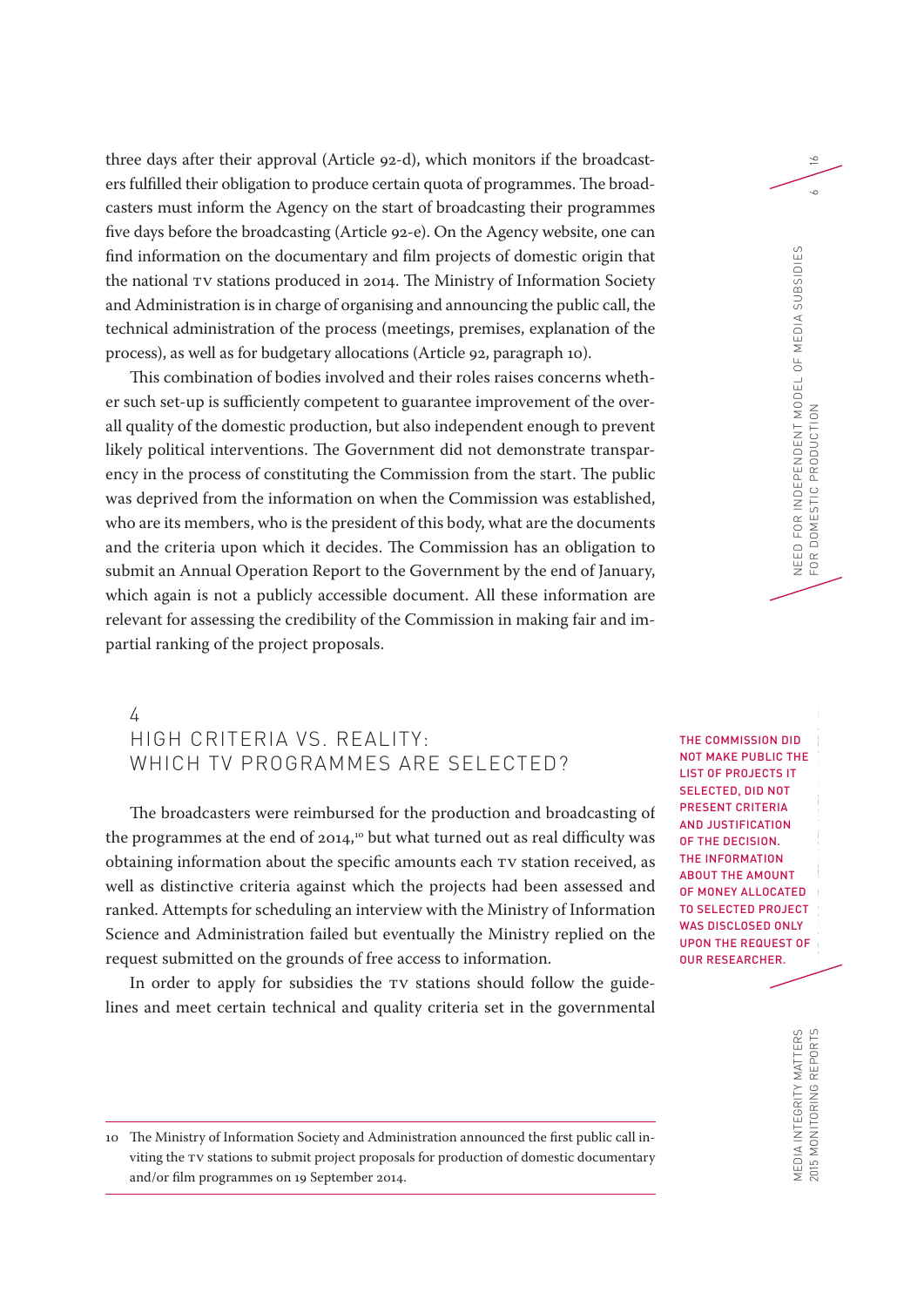documents. The *Regulation* 11 contains information on eligible costs and special criteria for production of domestic documentary and/or film programmes, while the *Decision* defines the maximum amount of the subsidies the TV stations could receive for production of domestic programmes.

The basic criteria that the domestic film and documentary programmes should meet, as foreseen in the law are originality, authenticity and the quality of the screenplay; how realistic is the implementation of the project taking in consideration the screenplay, budget, complexity, plan and terms for screening; as well as the technology for production of domestic film programmes (Article 92, paragraph 11).

The *Regulation* further breaks down the basic criteria in more detailed set of requirements, out of which the projects must fulfill at least five: to offer innovative ideas, represent an original author's product, to have high artistic values and commercial potential; the projects should be based on cultural and artistic topics; should include locations in Macedonia that promote historical and cultural values or represent a tribute to persons or events from the history or traditional values; the programmes must reflect the multicultural and cultural diversity of the country; be related to current topics from everyday life or to children and young people; be based on literature, fairytales, legends or based on imagined story about true historic persons or imagined persons related to true historical events; and eventually – to contain universal and humanistic message (Regulation, Article 4).

#### *Table 2* THE BROADCASTERS, PROJECTS AND AMOUNTS OF THE 2014 SUBSIDIES

|                | TV STATION FILM PROGRAMMES                 | <b>DURATION</b> | <b>COSTS</b>                                                     | DOCUMENTARY PROGRAMMES                                                                    | DURATION     | <b>COSTS</b>                   |
|----------------|--------------------------------------------|-----------------|------------------------------------------------------------------|-------------------------------------------------------------------------------------------|--------------|--------------------------------|
| <b>KANAL 5</b> | "MACEDONIAN FOLK<br>TALES"                 | 20H 53M         | 5.213,617 MKD<br>(84.500 EURO)                                   | DOCUMENTARIES,<br><b>FILM DOCUMENTARIES</b><br>AND INVESTIGATIVE<br><b>DOCUMENTARIES</b>  | <b>10H7M</b> | 1.274,474 MKD<br>(20.660 EURO) |
| <b>ALFA</b>    | "ALFA ACTION"<br>"STORIES FROM LIFE"       | 21H             | 7.107,681 MKD<br>(115,207 EURO)                                  | "PRESPA IN 7 DAYS"<br>"ARCHEOLOGICAL ADVENTURE<br>- ERIGON WAY"<br>"CRAFTSMAN AND CRAFTS" | 10H 15M      | 1.409,375 MKD<br>(22.844 EURO) |
| <b>TELMA</b>   | CHILDREN SHOW<br>"PET PLUS"                | 20H             | 6.764.994 MKD<br>(109.652 EURO)                                  | " MY WAY"<br>"PEOPLE AND PLACES"                                                          | 16H 6M       | 751,000 MKD<br>[12.173 EURO]   |
| SITEL          | MOVIE SERIAL                               | 20H 30M         | 3.824.068 MKD<br>(61.983 EURO)                                   | DOCUMENTARY PROGRAMME                                                                     | 11H 5M       | 1.523.500 MKD<br>(24,694 EURO) |
| <b>ALSAT-M</b> | "MIRI"<br>"MACEDONIA IS IN MY 5H<br>HEART' | 10H             | 3.384,610 MKD<br>(54,860 EURO)<br>1.692,305 MKD<br>(27.430 EURO) |                                                                                           |              |                                |

Source: Ministry of Information Society and Administration (reply from 2 June 2015 to our request for information in accordance with the Law on Access to Information of Public Character).

11 'Uredba za strukturata na trosocite koi se priznavaat i posebnite kriteriumi koi sto treba da se ispolnat pri proizvodstvo na domasna dokumentarna programa i/ili domasna igrana programa', *Sluzben vesnik* 138-14, 17 September 2014, p. 61. Available at: www.slvesnik.com.mk. Accessed 10 June 2015.

 $\geq$ 

 $\sim$ 

MEDIA INTEGRITY MATTERS 2015 MONITORING REPORTS

MEDIA INTEGRITY MATTERS 2015 MONITORING REPORTS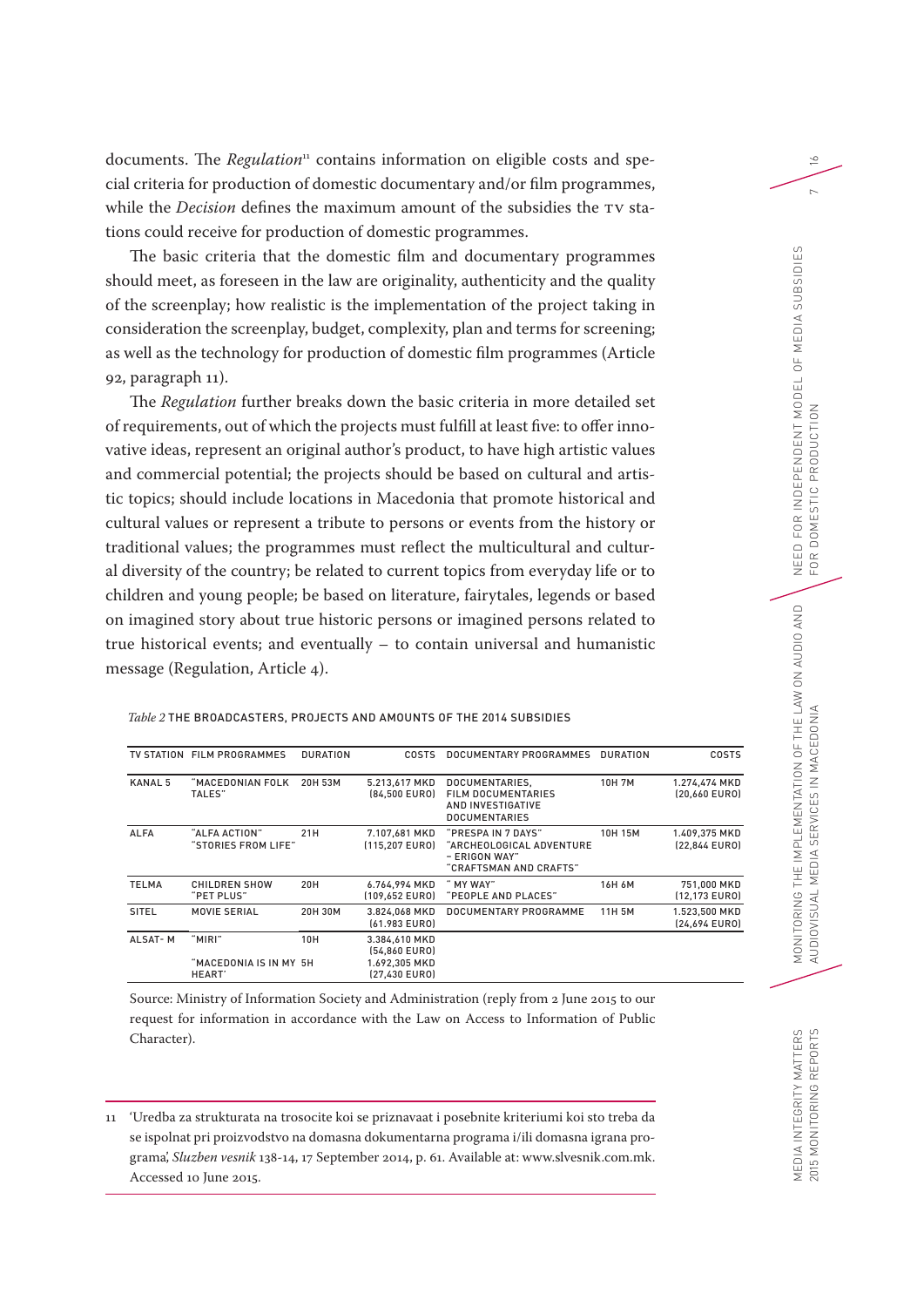The highest reimbursements for domestic film production were made to *TV Alfa* for authentic originality and quality of the content and to *TV Telma*, for the originality of the screenplay aimed at children and youth. *TV Alfa* is indeed one of the TV stations that have been focusing on its own production (music, documentary, entertainment) since its establishment in 2008, while the children's show on *TV Telma* is truly popular among the young population. The answers received by the Ministry do not contain information on the exact titles of the documentary programmes produced by *TV Kanal 5* and *TV Sitel*, as well as on the film programmes produced by *TV Sitel*. From the data on the website of the Agency for Audio and Audiovisual Media Services it can be seen that *TV Kanal 5* produced 11 documentaries on several different topics, while *TV Sitel* produced 15 documentaries on various topics. *TV Sitel* also reported Macedonian Folk Tales as a film programme, which means that three broadcasters (beside *TV Sitel* also *TV Kanal 5* and public broadcaster *MTV)* are producing the same type of film programme. TV Sitel and TV Kanal 5 are using the new mechanism of subsidies for that purpose while MTV uses own resources.

As far as documentary programs on *TV Alsat-M* are concerned, the Ministry has explained that the TV station had failed to submit screenplays/synopsis, which is why the Commission could not evaluate the proposal. This is why *TV Alsat-M* request for approval of the project for production of documentary programme has been rejected.12

The reply from the Ministry contains most of the projects titles each TV station has produced during 2014, as well as the criteria the programmes fulfilled according to the Regulation and the law (2013). But the reply sent by the Ministry does not specify based on which elements has the ranking been done and reimbursement sums determined. The Commission did not make public the projects it selected, did not present explanation on the decision, nor it described the criteria against which the ranking of the projects was made, as well as the amounts each TV received as a reimbursement of the production costs. This is a serious shortcoming in the work of the inter-ministerial body in terms of transparency and accountability to the public.

# 5 THE TIME INFLUENCES THE QUALITY

In 2014, the broadcasters had very short period to implement the legal provisions for production of complex and time-consuming projects of domestic origin. Taking in consideration that the subsidies aimed to increase the offer and the quality of TV documentary and film programmes in Macedonia, the

 $\geq$ 

 $\infty$ 

<sup>12</sup> Reply from the Ministry of Information Society and Administration, received on 2 June 2015.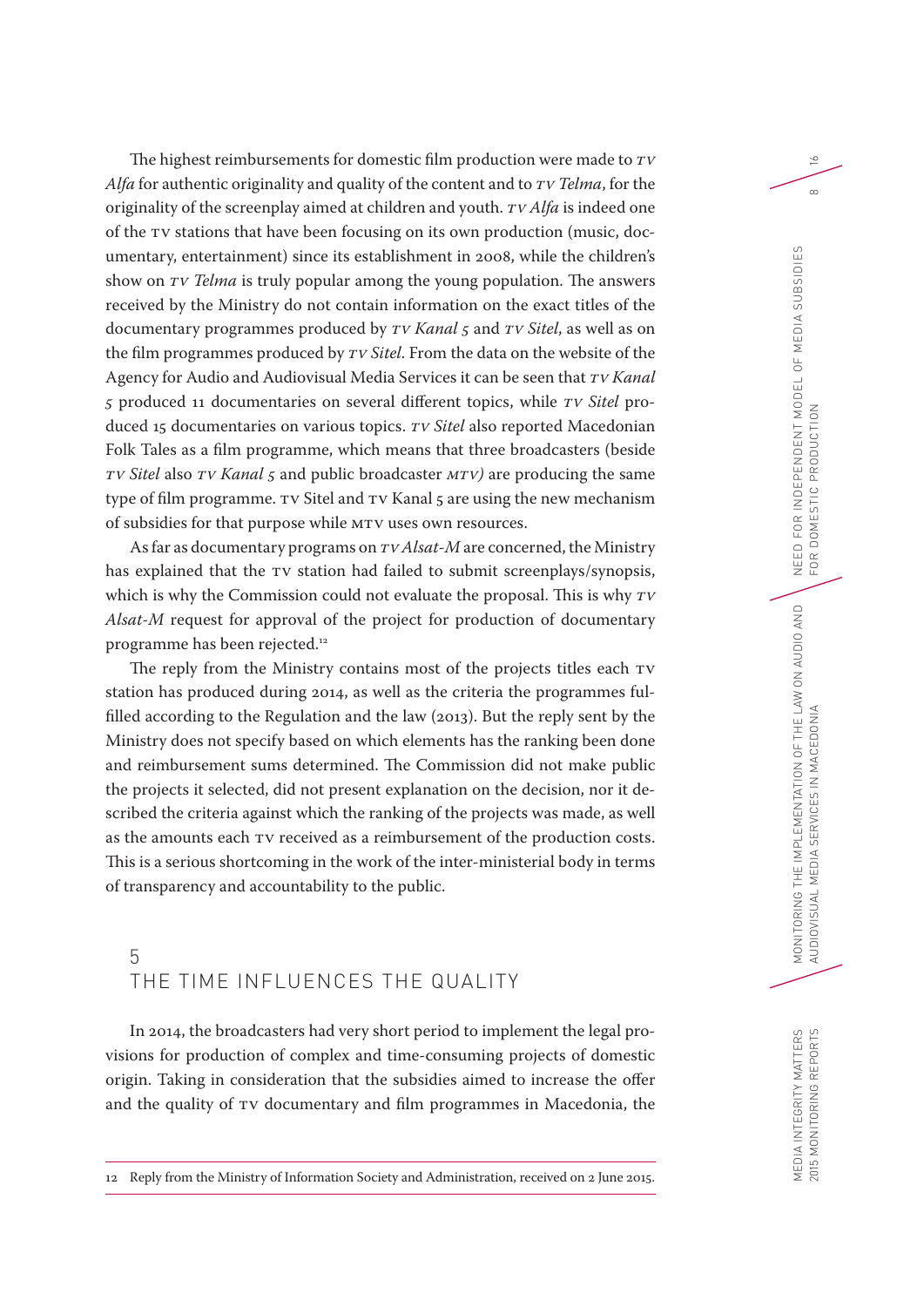tight terms for application, preparations, production and broadcasting had proved to be a serious obstacle.

The measure for partial reimbursement of the production costs to the national broadcasters has been problematic since it had first been introduced. The amendment to the law (2013) was adopted in a short parliamentary procedure at the beginning of September 2014, without prior public discussion or consultation with the media community.<sup>13</sup> Only two weeks after, on 19 September 2014, the Ministry of Information Society and Administration announced the public call inviting the TV stations to submit the project proposals for production of domestic documentary and/or film programmes, for which they could require subsidies from the state budget. The application period was 15 days, while the Commission has additional 15 days to reach a decision (Article 92-g and 92-d). In the first half of October 2014, the Commission selected the proposals, which according to the law (2013) should had been broadcasted by 25 November 2014. The actual time available to broadcasters for production of the programmes did not exceed two months. On their request the Ministry extended the period for broadcasting until the end of January 2015.

An anonymous TV producer who applied at the first competition underlines that the whole process in 2014 was marked by confusion and many ambiguities. "The Public call was announced very late, the criteria were unclear, the rulebook was prepared in the same period, while the period for production and broadcasting of programmes was extremely short. From a technical aspect, it was very poorly organized", stresses the TV producer*.* 14

In April 2015, the Ministry announced the second public call. Although this time it was much earlier, the time available to broadcasters was still insufficient for production of competitive and high quality projects. The project proposals submitted in the second cycle were approved by the Commission in June 2015, which mean only five months for development, production and broadcasting of the film and documentary programmes by 25 November 2015. Some TV producers and media professionals recommend that the Ministry announces next public calls at the end of the year, thus leaving a period of one year to the broadcasters to complete the projects.

## 6 PSB DID NOT NEED SUBSIDIES

The need for greater diversity and quality in the programme is indispensable for both, the commercial and the public broadcasters. Although the public  $\geq$ 

 $\sigma$ 

MEDIA INTEGRITY MATTERS 2015 MONITORING REPORTS

MEDIA INTEGRITY MATTERS 2015 MONITORING REPORTS

<sup>13</sup> Media Development Center, *Monitoring report on implementation of the media legislation: Third Quarterly report (August-October 2014)*, 2014, p. 8.

<sup>14</sup> Interview with an anonymous producer who works for national TV station, 15 April 2015.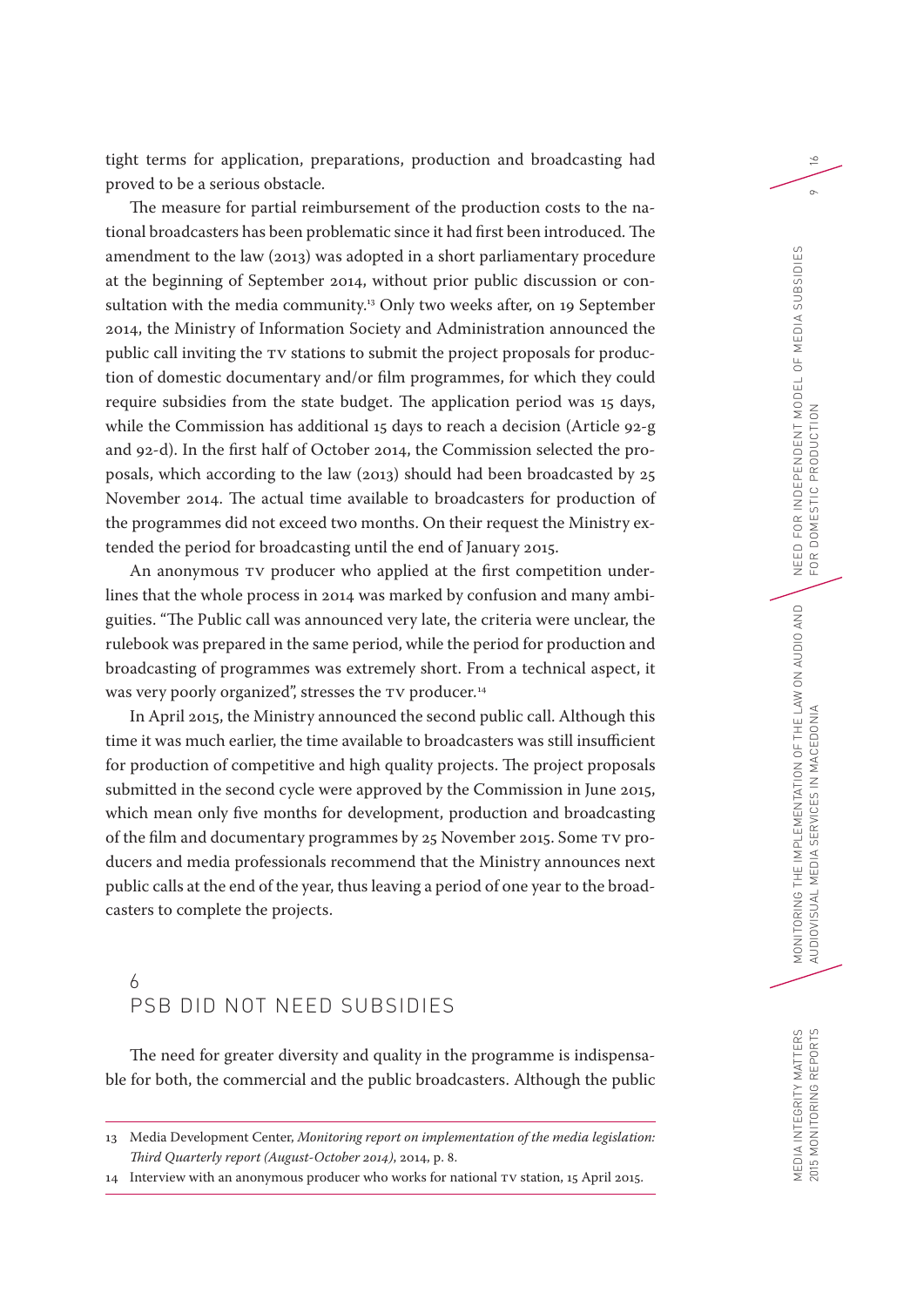service broadcaster (PSB) *MTV* offers more diverse genres in its programmes than the commercial TV stations, it still needs to improve their quality, attractiveness, inventiveness and profound realisation. The analyses has shown that *MTV* needs to increase the share of domestic programmes (produced by PSB, co-produced, ordered, bought), programmes aimed at children and culture, as well as original screenplays and unification of the quality standards for all programmes.<sup>15</sup> Although in recent years *MTV* has increased its domestic production, such as film serials and documentaries, the bulk of it shares a similar topic, namely the Macedonian history and historical figures.<sup>16</sup>

Despite more diverse sources of funding, such as the broadcasting tax, advertising, donations, selling programme and services and funds allocated from the state budget (Article 105), *MRT*'s funds are still insufficient to cover for the production of its own programmes. According to the law, PSB can use 74.5 percent of the collected broadcasting tax for production and broadcasting of programmes, but the collection rates were low in the past years. In 2014, it collected 68 percent of the broadcasting tax, while in 2013 only 51 percent. Although the collection rate has been increasing since 2011, it is still not sufficient for the PSB to fulfill the program functions and obligations required by the law.

Therefore it is rather unusual that despite its eligibility, *MRT* has not applied to the 2014 public call of the Ministry for reimbursement of domestic production of programmes. Due to its legal obligation to produce 30 hours of documentary and 30 hours of film programmes, it is accordingly entitled to request higher amounts for reimbursement of production costs compared to the commercial TV stations.

Furthermore, *MTV 1* did not fulfill the obligation for production of 30 hours documentary and film programmes in 2014. It produced 29 hours and 25 minutes documentary programmes and 25 hours and 7 minutes film programmes.<sup>17</sup> The Agency for Audio and Audiovisual Media Services initiated infringement proceeding against the PSB for violating the legal obligation for production of domestic documentary and film programmes in the amount of 30 hours each. *MTV* did not accept the mediation procedure, which usually reduces the fine for 50 percent or to 50,000 euro in this case. Instead, *MTV* took the case to the court, which is still ongoing.

 $\geq$ 

 $\supseteq$ 

<sup>15</sup> AVMU, *Predlog strategija za razvoj na radiodifuznata dejnost vo Makedonija 2013-2017*, p. 21. Available at: http://avmu.mk/images/stories/Predlog-Strategija-i-Akciski-plan.pdf. Accessed 1 June 2015.

<sup>16</sup> Bogdanovski, S. et al., *Audiovizuelnite kreativni industrii vo Makedonija: film, televizija, videoigri*, 2014, p. 76.

<sup>17</sup> AVMU, *Regular monitoring on MTV,* 16 February 2015, Skopje, 2015. Available at: http://www. avmu.mk/images/Redoven\_nadzor\_mrt\_1.pdf. Accessed 1 June 2015.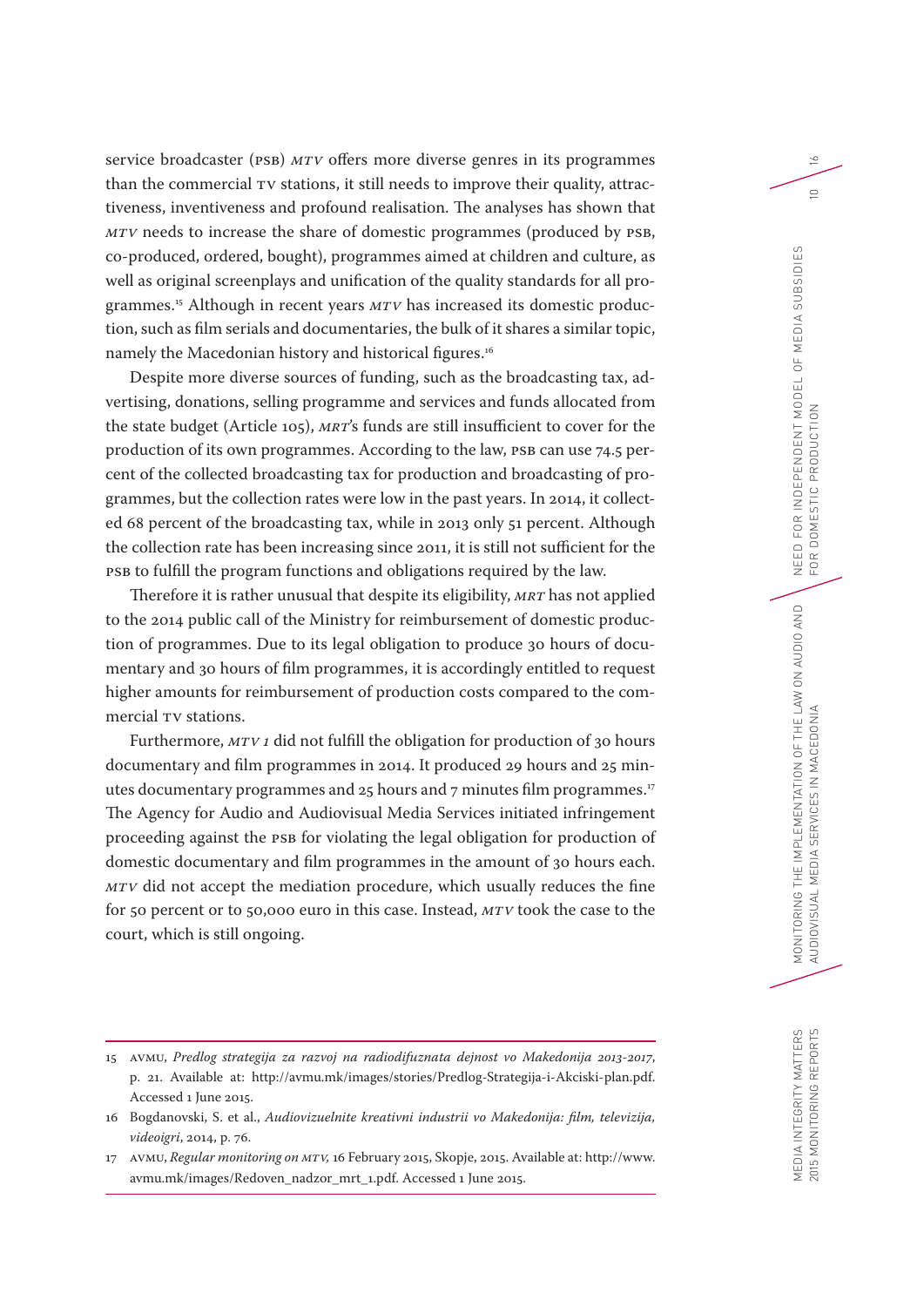## 7 DIVIDED OPINIONS: STIMULATION OR BIGGER CONTROL OVER THE MEDIA?

Will the subsidies for production of the domestic film and documentary programmes indeed stimulate high-quality domestic production or they will open a new opportunity for the Government control over the media? The media industry and the media CSO community have divided opinions on this subject.

The role and the position of the Inter-Ministerial Commission, which could be directly controlled by the Government, is one of the main issues of concern. This stirred fears that the Government could influence the decisions of the Commission about the amount of the subsidies the broadcasters should receive. From the very beginning, the subsidies were seen as "*direct state interference in the media"* that could further jeopardize their independence, in the period when the media community is fighting against the use of state advertisements for controlling the media.<sup>18</sup>

"It is a direct influence over programme content, since every broadcaster that intends to apply, would actually know what to offer in order for his project to be selected. That is kind of corruption of the media", stresses Zoran Fidanovski, a member of the Council of the Agency for Audio and Audiovisual Media Services, who strongly opposed the Government's amendment.<sup>19</sup>

There are concerns that the Government could use the subsidies for influence the content of the programmes and misuse the media for broadcasting nationalistic propaganda.<sup>20</sup> In the past several years of the rule of the rightist VMRO-DPMNE Government, many documentaries on topics related to national issues, historical events and persons, were produced and broadcasted on PSB and commercial TV stations, aiming at boosting national identity. This is perceived as another "brick" in the nation building process the Government has been conducting in past six years, the height of which is Skopje 2014 project for renovating the capital in neo-classical style. There are fears that the Commission would prefer projects of "patriotic" nature which will cater to the national feelings of the citizens.

 $\geq$ 

 $=$ 

<sup>18</sup> "Selmani: The state induces money in the private TV stations", *NovaTV*, 22 August 2014. Available at: http://www.novini.mk/read/294628/selmani-drzhavata-vleguva-so-pari-vo-privatnite-televizii. Accessed June 2015.

<sup>19</sup> Interview with Zoran Fidanovski, member of the Council of the Agency and former journalist, 10 April 2015.

<sup>20</sup> "Drzavni pari za domasna produkcija", *TV 24 Vesti*, 8 September 2014. Available at: http://24vesti.mk/drzhavni-pari-za-domashna-produkcija-%E2%80%93-korupcija-ili-programsko-zajaknuvanje. Accessed 10 June 2015.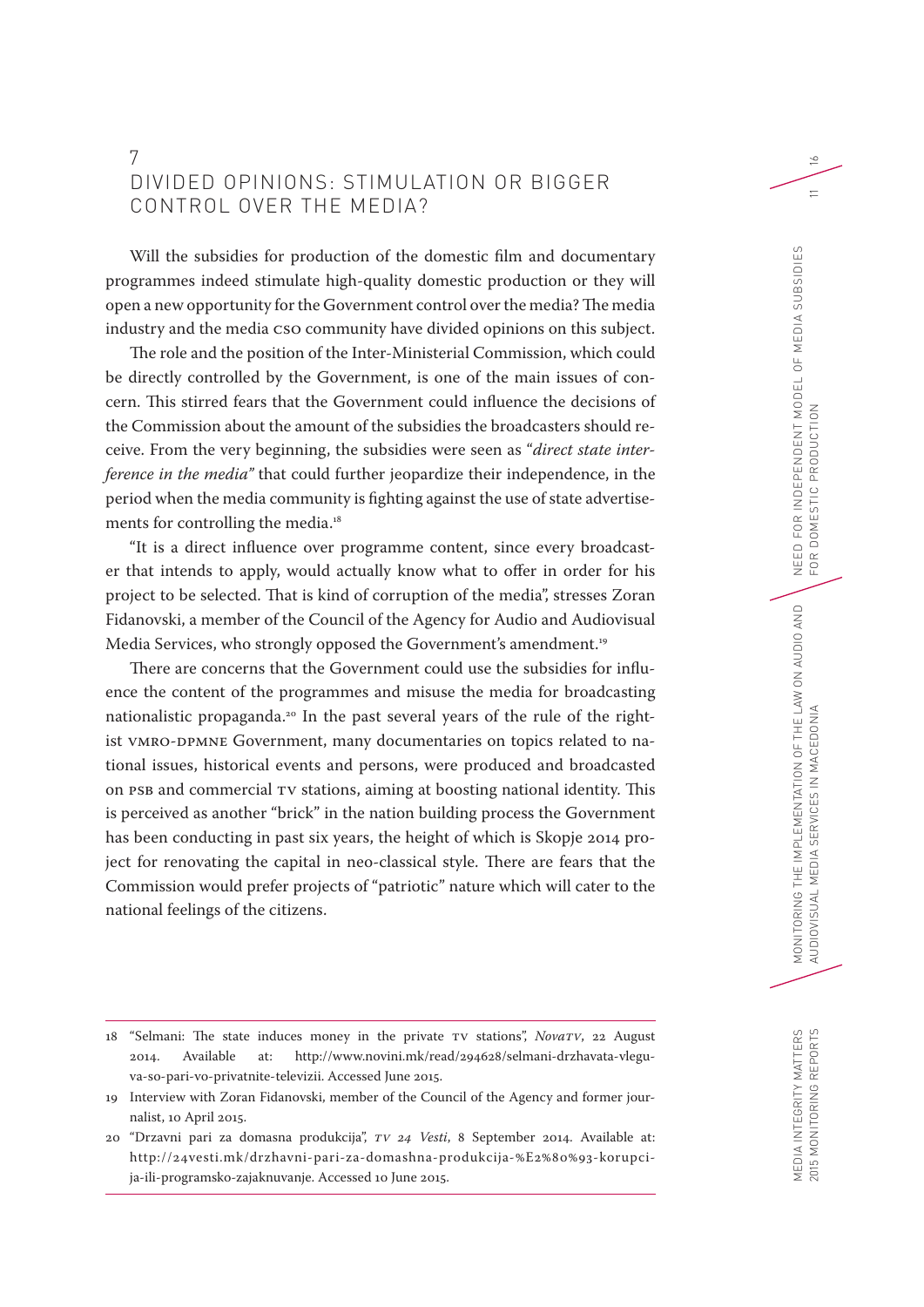"The selection of the topics is very important for production of high-quality programmes, but documentaries should not be limited only to VMRO revolutionaries", points out Fidanovski, a member of the Agency' Council.<sup>21</sup>

Still, an anonymous TV producer who works for a national TV station that had applied to both public calls in 2014 and in 2015, claims that there were no political pressures or suggestions, although the criteria themselves give clear direction in this sense. The project idea of the TV station he works for has been originating from years before and was coinciding to the criteria of the 2014 public call. Still, the TV producer believes that the state subsidies will have effect over years, stressing that the obligation is "making the broadcasters seriously think of ideas" and "despite being an obligation, we can actually make really quality programmes".

 "Last year we worked hard on the projects mainly because of the draconic fines. Why else would we make the film programmes? The economic situation in the country as well as the low interest of the TV owners to finance film or documentary projects from their own pocket, make the broadcasters very interested to apply for reimbursement of the production costs," explains the TV producer.<sup>22</sup>

There are fears that the state subsidies might be conducive to imposing political influence by the Government. The non-transparent establishment, composition and the work of the Commission undermine the envisioned positive effects of the measure. In the past there have been ideas for establishment of an independent media fund for support of film and documentary programmes<sup>23</sup> instead of Government-controlled subsidies, but none has seen the light so far.

"We need an independent media fund that will exclusively deal with grants for production, such as music, films, video spots… If the intention is to defend ourselves from a global attack of international media productions, how are we to defend ourselves with the production of Macedonian Folk Tales?", asks an anonymous owner of a national broadcaster stressing the need for more independent sources of funding that would boost the quality of produced programmes.<sup>24</sup>

EA<br>IT<br>:  $\overline{\phantom{a}}$ IDEAS FOR ESTABLISHMENT OF AN INDEPENDENT MEDIA FUND FOR SUPPORT TO FILM AND DOCUMENTARY PROGRAMMES INSTEAD OF THE GOVERNMENT-**CONTROLLED** SUBSIDIES HAVE NOT BEEN TAKEN BY THE GOVERNMENT SO FAR.

- 21 Interview with Zoran Fidanovski, member of the Council of the Agency and former journalist, April 10 2015.
- 22 Interview with an anonymous producer who works for national TV station, 15 April 2015.
- 23 In order to find another model for establishment of independent fund for production, the media professionals suggested that the experiences in the other EU countries should be explored, including the countries from the region, such as Slovenia or Croatia. In Slovenia, the support for audiovisual projects is in the competences of the Public Agency of the Republic of Slovenia, Slovenian Film Center, while in Croatia there is a Fund for Pluralism and Diversity of the Broadcasters which works under the Agency of Electronic Media and provides support for audiovisual projects of public interest for TV, radio and non-for-profit media, on local and regional level.

24 Interview with an anonymous owner of a national broadcaster, 20 April 2015.

 $\geq$ 

MEDIA INTEGRITY MATTERS<br>2015 MONITORING REPORTS MEDIA INTEGRITY MATTERS 2015 MONITORING REPORTS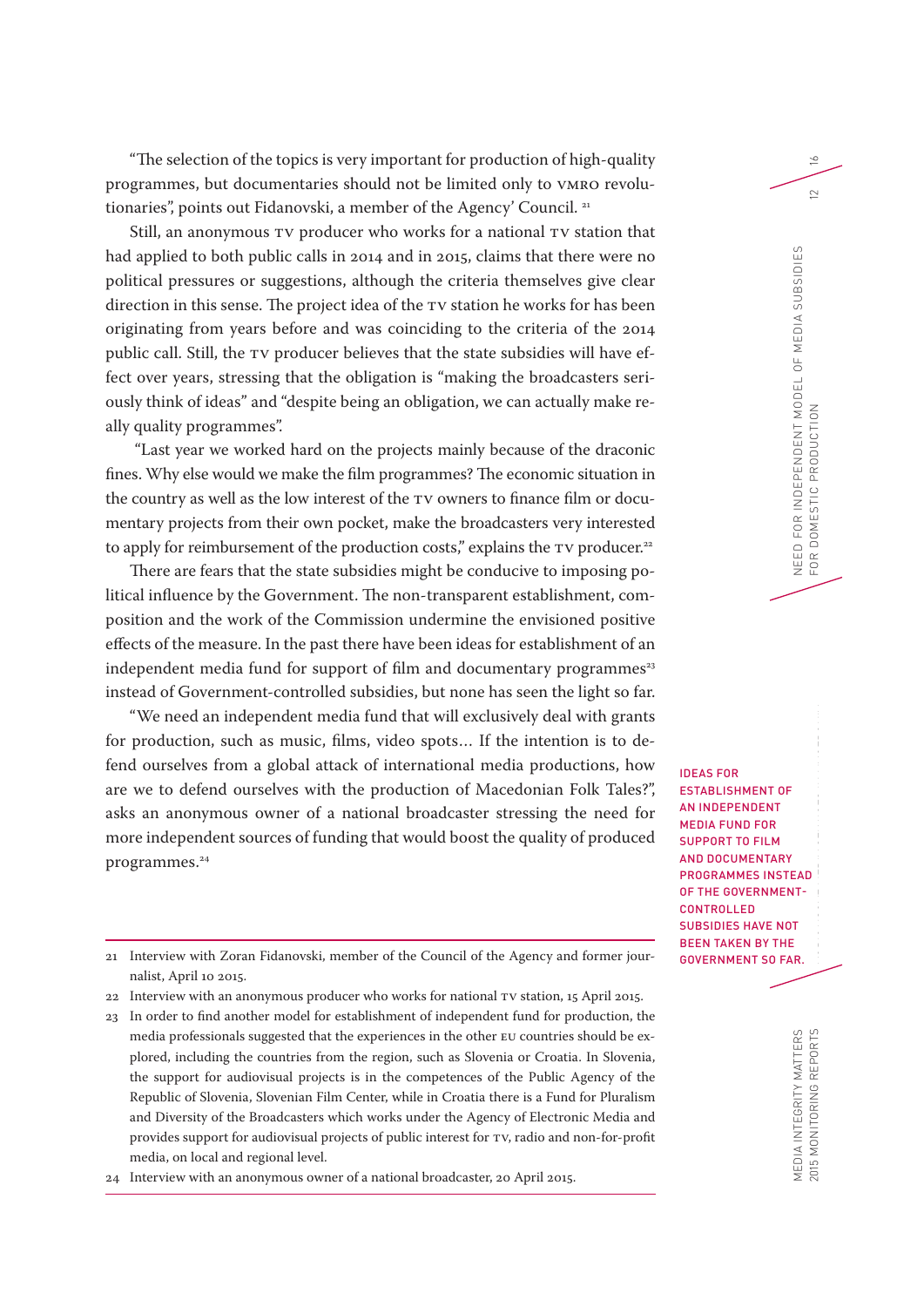### 8 CONCLUSIONS

The difficult conditions in the media market discourage the commercial and public media to invest in film and documentary programmes of domestic origin, which are complex and expensive artistic genres. Therefore, the domestic origin programmes are rare and/or of poor quality. While the need of boosting domestic production is recognized, as well as the need for financial support to the creative genres in the TV industry, the concern remains regarding the impartiality of the manner of selection of the programmes and efficiency of the measure in terms of stimulation of high-quality production. This puts under scrutiny the role and the position of the Intra-Ministerial Commission.

As an administrative body with majority of members representing ministries and other institutions that are under the Government control (only three out of seven members and their deputies are directly connected with creative aspects of the film and documentary production), the Commission's lacks competence and independence. In terms of transparency, it is a serious shortcoming of the new measure that the Government did not make public the information on the establishment, composition, the documents and criteria upon which the Commission decides.

The Commission itself continued in the same untransparent manner. It did not announce publicly which projects it selected nor did it offer explanation on the decision, describing the criteria against which the ranking was made. What remains unclear is which elements had been taken into consideration in the selection of the projects and what are the basis on which the reimbursement sums had been determined.

Although it is reasonable to expect that over the years the Government subsidies will work positively towards the quantity of the domestic production, it is clear that it does not work the same for the quality of the programmes. The real effects of the subsidies will be seen at the end of 2015, since the process in 2014 was hasty and non-transparent. Although in 2015 the public call was announced much earlier than the previous year, a relatively short period of less than six months remains for production and broadcasting of the documentary programmes. The experience from 2014 has shown that the tight terms are real obstacle for the broadcasters to produce complex and high quality projects. That is the reason why producers ask for the public call to be announced at the end of the year. In that way the broadcasters will have almost a year to complete the production projects.

It can be considered a major damage for public interest that the public service broadcaster *MTV* did not apply for subsidies in 2014 and use them for improving its capacities for domestic production. This is especially difficult to understand, taken into account that it failed to fulfill the legal requirement for production of 30 hours of both film and documentary programmes in the same

VE<br>JC<br>E EL<br>D  $\frac{1}{2}$ SINCE THE GOVERNMENT IN MACEDONIA IS GENERALLY PERCEIVED AS HAVING THE CONTROL OVER THE MEDIA, IT SEEMS MUCH MORE APPROPRIATE TO INTRODUCE MORE INDEPENDENT MODEL FOR SUPPORTING BROADCASTERS AND STIMULATING HIGH QUALITY DOMESTIC PROGRAMMES.

NEED FOR INDEPENDENT MODEL OF MEDIA SUBSIDIES

NEED FOR INDEPENDENT MODEL OF MEDIA SUBSIDIES  $\leq$ 

FOR DOMESTIC PRODUCTION 13

DOMESTIC PRODUCTI

FOR

 $\geq$ 

 $\infty$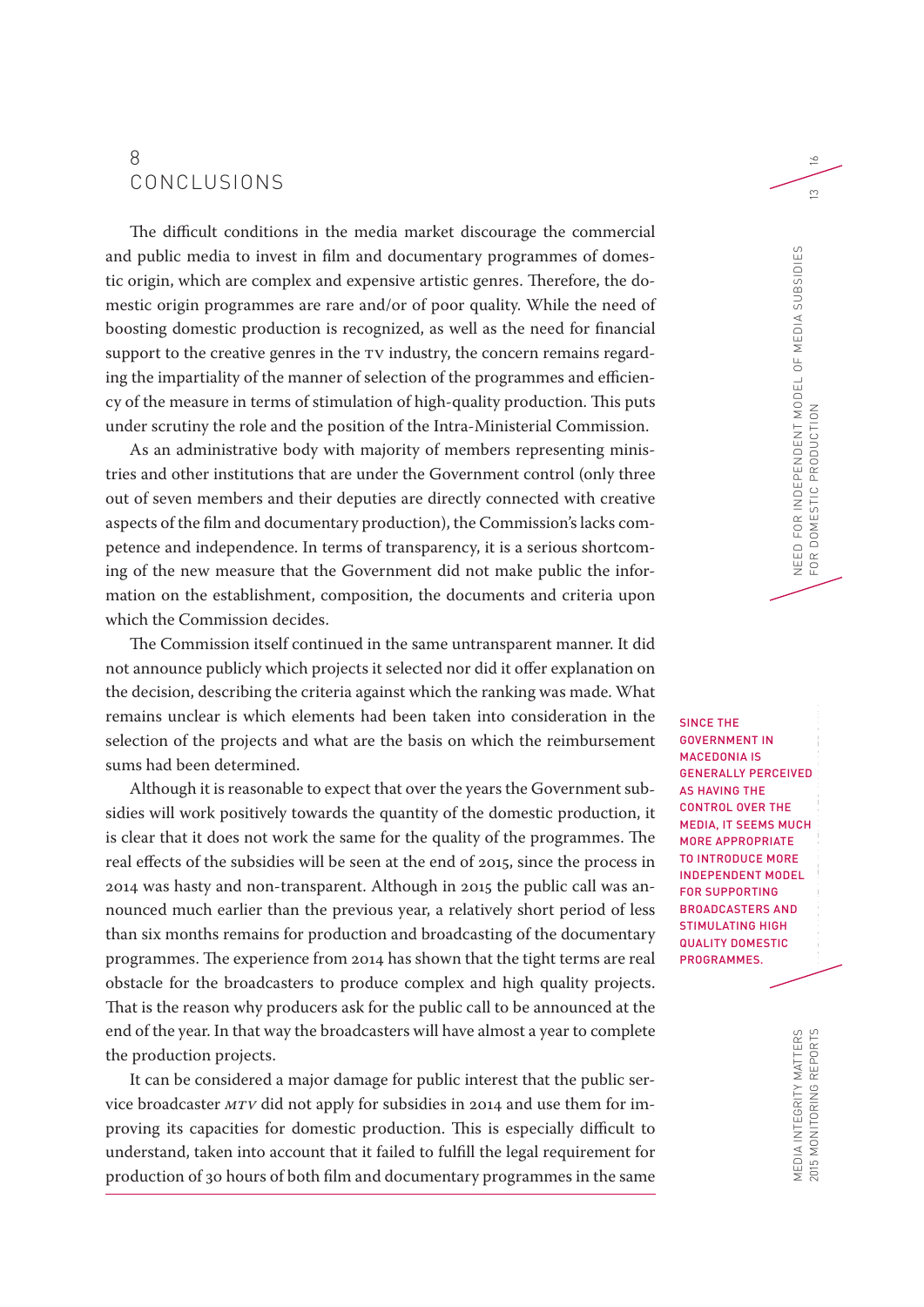year. In that way it again exposed public interest to a risk since as a public broadcaster financed by public money it is now threaten with a substantial fine.

While the subventions for domestic productions are aimed at national media (commercial and PSB) which are already the richest players at the Macedonian media market, the local and regional broadcasters are left aside from this measure. These media work in difficult conditions having in mind poor local markets, and limited human and technical resources. Their low capacities for own production are reflected in the quality and diversity of their programme offer. This problem has not been addressed with the new model of subsidies.

In poor media markets like in Macedonia, the subsidies seem an indispensable measure for development of quality production of film and documentaries of domestic origin. However, the Government should be requested to refrain from decision making. Since the Government in Macedonia is generally perceived as having the control over the media, it seems much more appropriate to introduce more independent model for supporting broadcasters and stimulating high quality domestic programmes.

# 9 RECOMMENDATIONS

- 1. The Ministry of Information Society and Administration should announce the public call for production of domestic documentary and film programmes at the end of the year, thus providing broadcasters a period of a year for producing and broadcasting the domestic programmes by 25 November next year.
- 2. The Government should make public the composition of the Commission, the main documents related to its work and the ranking criteria of its decision-making process.
- 3. The Commission should make public the information about the selected projects and the amounts awarded to every TV station for production of domestic documentary and film programmes, complemented with detailed explanation on the ranking decision.
- 4. Despite other sources of financing, the PSB should make use of the state subsidies for producing programmes of public interest that otherwise commercial TV stations would not be interested in.
- 5. The Commission's composition should be revised; it should be independent expert body, instead of the Government-established and composed body, thus guaranteeing impartial selection and distribution of funds for production of high quality projects.
- 6. The subsidies should also be extended to regional and local media because of the scarcity of their resources for own production of quality and diverse programmes.

 $\geq$ 

MEDIA INTEGRITY MATTERS 2015 MONITORING REPORTS

MEDIA INTEGRITY MATTERS<br>2015 MONITORING REPORTS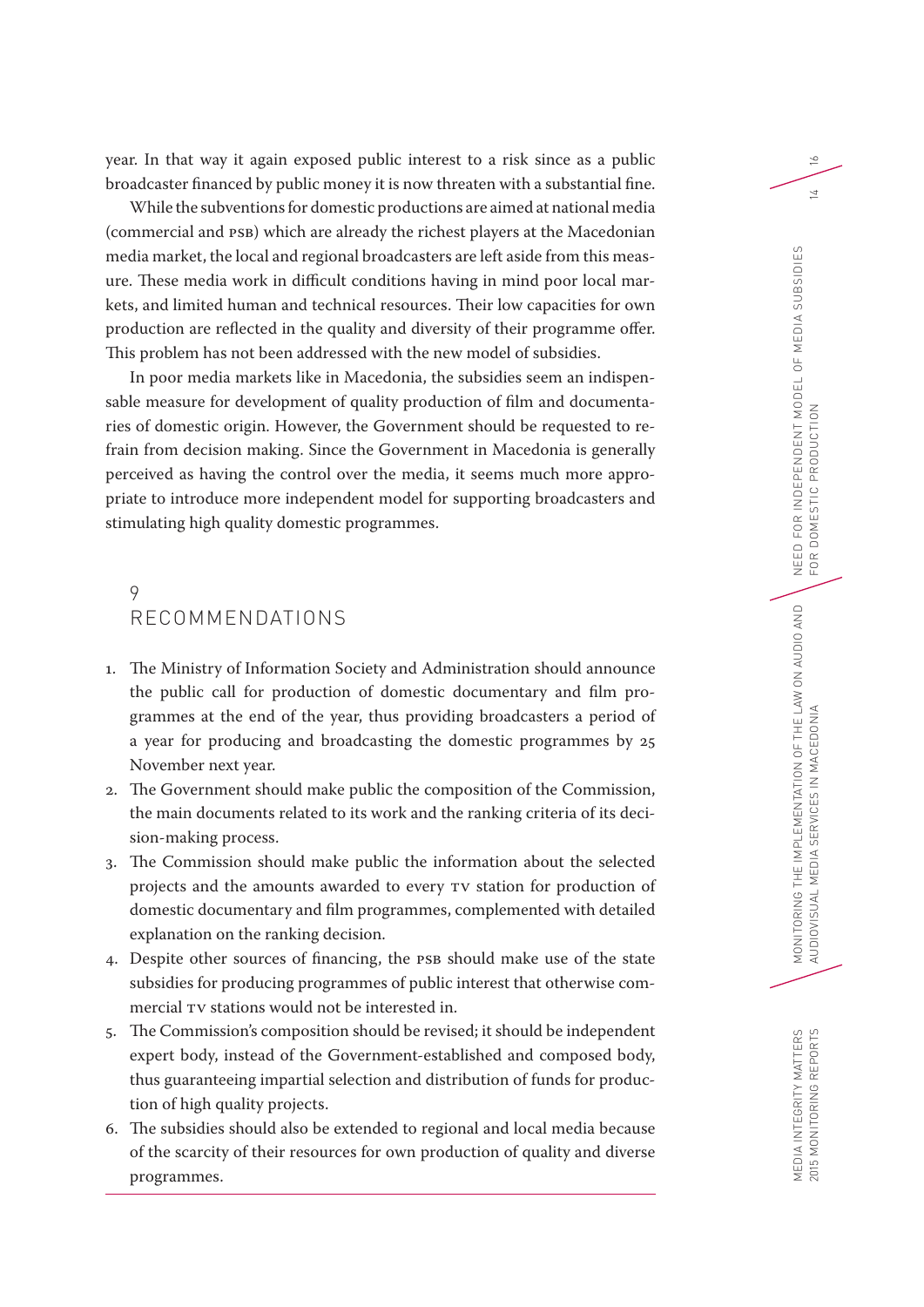#### SOURCES

- AVMU, *Predlog strategija za razvoj na radiodifuznata dejnost vo Makedonija 2013- 2017*, Skopje, 2012. Available at: http:// avmu.mk/images/stories/Predlog-Strategija-i-Akciski-plan.pdf. Accessed 2 July 2015.
- AVMU, *Regular monitoring on MTV.* 16 February 2015, Skopje, 2015. Available at: http://www.avmu.mk/images/Redoven\_ nadzor\_mrt\_1.pdf. Accessed 1 June 2015.
- Bogdanovski, S. et al., *Audiovizuelnite kreativni industrii vo Makedonija: film, televizija, videoigri*, ResPublic, Skopje, 2014.
- 'Javen povik za proizvodstvo na domasna dokumentarna programa i/ili domasna igrana programa', 3 April 2015. Available at: http://www.mio.gov.mk/?q=node/3934. Accessed 2 July 2015.
- Media Development Center, *Monitoring report on implementation of the media legislation*: *Third Quarterly Report (August-October 2014)*, Skopje, 2014. Available at: www.mdc.org.mk. Accessed 10 June 2015.
- 'Odluka za maksimalniot iznos na nadomestokot za pokrivanje na trosocite vo visina od 50 otsto pri proizvodstvo na domasna dokumetarna i igrana programa', *Sluzben vesnik* 138-14, 17 September 2014. Available at: www.slvesnik.com. mk. Accessed 10 June 2015.
- Reply from the Ministry of Information Society and Administration on a request sent by MIM on the grounds of free access to public information, 2 June 2015.
- 'Uredba za strukturata na trosocite koi se priznavaat i posebnite kriteriumi koi sto treba da se ispolnat pri proizvodstvo na domasna dokumentarna programa i/ili domasna igrana programa', *Sluzben vesnik* 138-14, 17 September 2014. Available at: www.slvesnik.com. mk. Accessed 10 June 2015.
- 'Zakon za audio i audiovizuelni mediumski uslugi' (2013). Available at: www.avmu. mk. Accessed 2 July 2015.

#### ARTICLES AND NEWS REPORTS IN THE MEDIA

- "Makedonskite gledaci osudeni na srpska muzika i turski serii", *Deutsche Welle* (in Macedonian language), 14 January 2015. Available at: http://www.dw.de. Accessed 2 July 2015.
- "Macedonian music and subventions for film and documentary programmes", *MTV*, 26 December 2013. Ivo Ivanovski, the Minister of Information Society and Administration for MTV. Available at: http://mrt.com.mk/node/1551. Accessed 1 June 2015.
- "Selmani: The state induces money in the private TV stations", *NovaTV*, 22 August 2014. Available at: http://www.novini.mk/read/294628/selmani-drzhavata-vleguva-so-pari-vo-privatnite-televizii. Accessed June 2015.
- "Drzavni pari za domasna produkcija", *TV 24 Vesti*, 8 September 2014. Available at: http://24vesti.mk/drzhavni-pari-za-domashna-produkcija-%E2%80%93-korupcija-ili-programsko-zajaknuvanje. Accessed 10 June 2015.

 $\geq$ 

 $\overline{5}$ 

MEDIA INTEGRITY MATTERS<br>2015 MONITORING REPORTS MEDIA INTEGRITY MATTERS 2015 MONITORING REPORTS